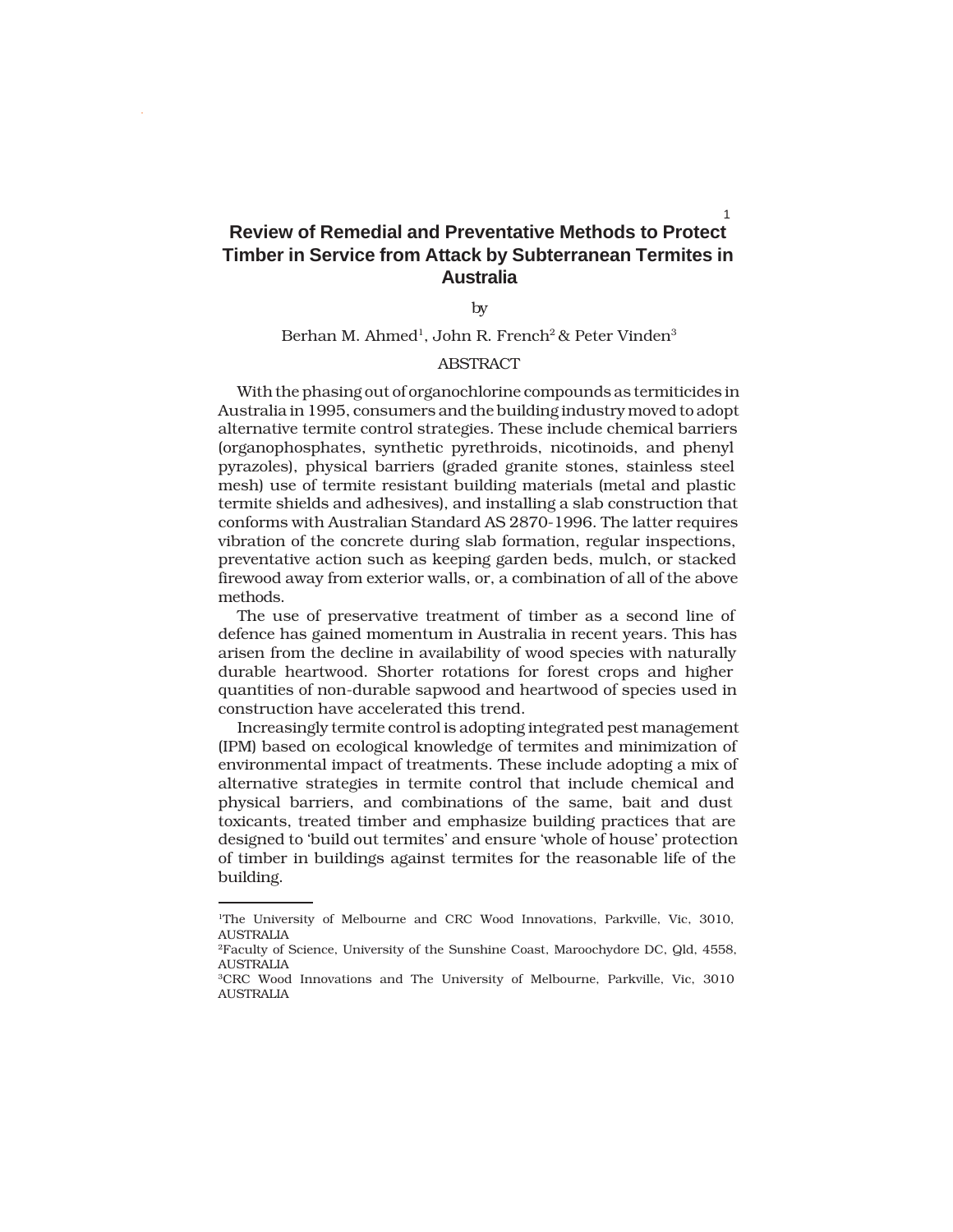## INTRODUCTION

In Australia the protection of building timbers from termites has relied for many years upon the application of persistent organochlorines, as well as the organophosphate compound chlorpyrifos and the pyrethroid bifenthrin as soil chemical barriers (Lenz *et al.* 1988, Lenz *et al*. 1990, Watson 1990, Anon. 1993a,b,c, Australian Standard AS 3660.1-2000). The organochlorine insecticides have been banned since 1987 in the USA and from June 1995 in all Australian states except the Northern Territory.

Around 70% (or 3 million m<sup>3</sup>) of the total timber produced in Australia is used for building and construction purposes (Harold Brietinger, Plantation Timber Association Australia pers. comm.). Preservative treatment of timber according to Australian Standard AS 1604-2000 prevents attack and damage of wood and wood products from biodeteriogens (fungi and insects). Above-ground interior timber framing is not liable to decay but is prone to damage by wood-destroying insects (borers and termites). In-ground exterior timbers are liable to damage by termites and wood decay fungi.

Termites cause over \$100 million dollars in damage to wooden structures annually throughout Australia. Most of the damage is attributable to subterranean termites (French 1986). The economic loss to timber in service by termites constitutes the greatest problem in both urban and rural environments. At a recent National Termite Workshop sponsored by the Forest and Wood Products Research and Development Corporation (FWPRDC) and the University of Melbourne in April 2002, it was estimated by the Archicentre that the costs of termite activity and damage, and replacement costs are approximately of \$780 million annually (Caulfield 2002).

Termites can attack and damage sound and decayed timber of native hardwoods, and native and exotic softwoods. *Mastotermes darwiniensis* is by far the most destructive termite in Australia. It occurs in the region north of the Tropic of Capricorn, with Rockhampton being the southern most area of its natural distribution. *Coptotermes acinaciformis*, however, is responsible for greater economic losses than all the other Australian species of termites combined. This is due to its extensive geographical range, the severe nature of its attack, and its success in adapting to urban areas.

In Australia, the distribution of the major wood feeders, namely, species of *Coptotermes, Nasutitermes, Mastotermes,* and *Schedorhinotermes* occur sympatrically (i.e. overlapping) with each other. Because of similarities in species phenotypic ratio, reproduction, and environmen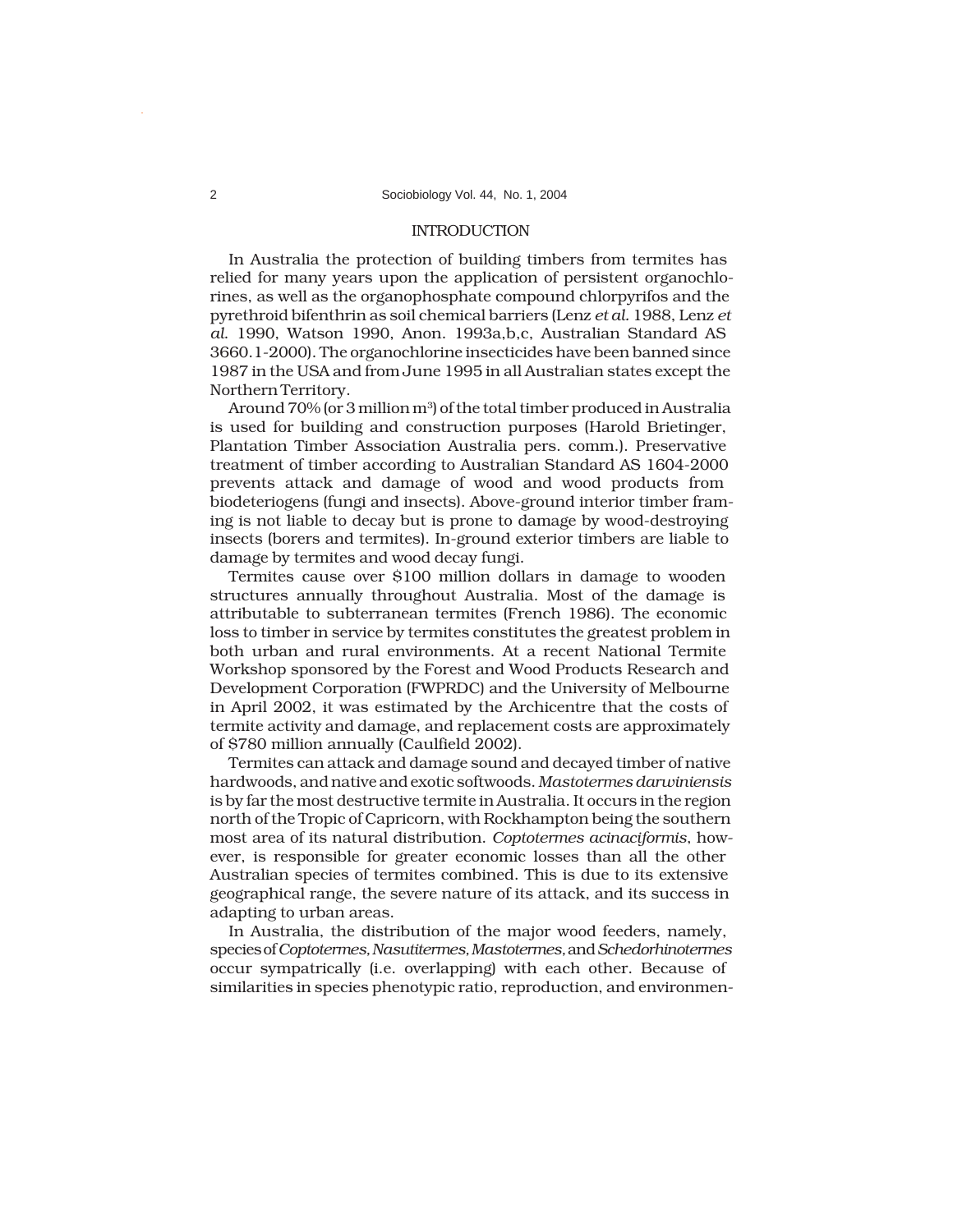Ahmed, B.M. et al. - Protecting Timber Attack by Subterranean Termites in Australia 3

tal requirements it is useful to discuss them together when considering new strategies of control against subterranean termites.

#### **IPM Strategies in subterranean termite control in Australia**

Integrated pest management (IPM) is a decision making process for determining

- If you need pest suppression treatments,
- When you need them,
- Where you need them, and,
- What strategy and mix of tactics to use.

 In IPM programs, treatments are not made according to a predetermined calendar schedule; they are made only when and where monitoring has indicated that the pest will cause unacceptable economic, medical or aesthetic damage. Treatments are chosen and timed to be most effective and least disruptive to natural mortality factors. In urban settings, IPM has been used to manage insect pests in parks, gardens, in shade trees and in timber-in-service in and around buildings, both domestic and industrial (Olkowski 1980).

# **Components of a termite IPM program**

A termite IPM program contains the following key components:-

1. Identification of termite species causing damage.

2. A monitoring and record keeping system for regular sampling or inspections of termites.

3. Damage level - A determination of the economic or aesthetic damage level caused by termites sufficient to warrant control actions.

4. Action levels - The amount of termite activity is indicative of the population size, and a determination of other variables, such as season, amount of susceptible timber in the building, and so on, from which it can be predicted that damage levels will be reached within a certain time if no treatments are undertaken.

# **Main strategies of termite control for timber-in-service**

There are five main strategies in subterranean termite control, namely:-

1. Installation of chemical barriers applied as full or partial treatments either directly to soil or by reticulation systems for slab on ground construction (Australian Standard AS 3660.1-2000) to prevent termites from entering a building or attacking timber in contact with the ground. Application of borates in wall cavities to protect timber in service may also be used (Ahmed *et al.* 2000, J. Thorpe, Osmose (Australia) P/L., unpubl. data).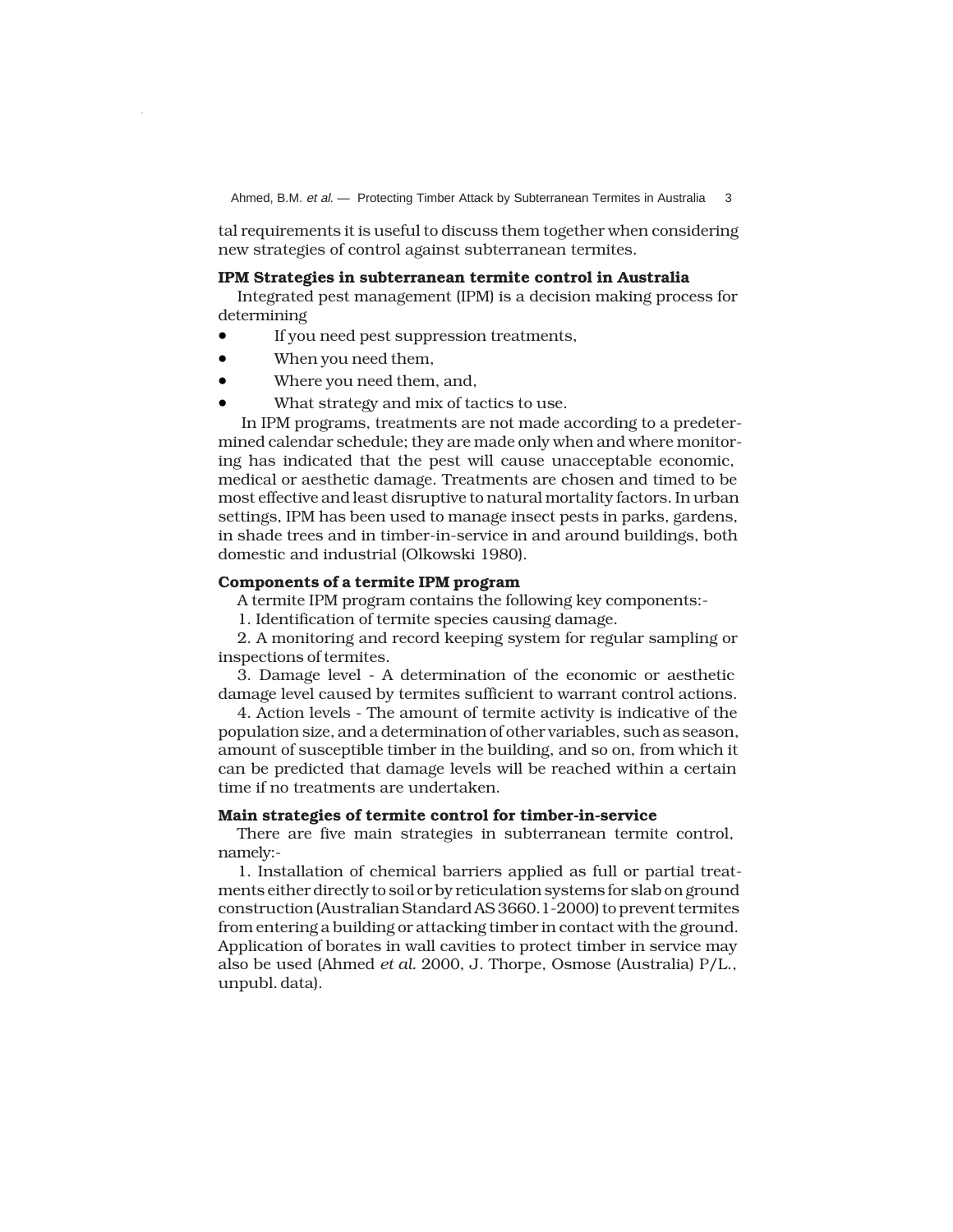## 4 Sociobiology Vol. 44, No. 1, 2004

2. Installation of physical barriers such Granitgard® using graded granite stone, (French *et al.* 2003), Termi-Mesh® utilizing stainless steel mesh, (Lenz & Runko 1994), metal and plastic termite caps and shields e.g. Plasmite<sup>®,</sup> (J.R.J. French, unpubl. data), sintered glass material e.g. Termicide Pest Control, P/L., (J.R.J. French, unpubl. data), concrete slab designed and produced in accordance with Australian Standard AS 2870-1996 and in association with a termite entry seal and/or sealants around service pipes to prevent termites from entering the building or attacking timber in contact with the ground (AS 3660.1- 2000).

3. Impregnating termite susceptible timbers with a wood preservative that incorporates a termiticide or termite resistant construction materials such as white mahogany timber (AS 1604-2000) and rammed earth (AS 3660.1-2000).

4. Destruction of the termite nest colony directly using dust toxicants such as arsenic trioxide and triflumuron, and fumigants, or using bait toxicants via baiting methods. The application of dust and/or bait toxicants involves aggregating large numbers of termites with an appropriate baiting system (French *et al*. 1995).

5. Integrated termite control using modern architectural design and advances in construction technology coupled with any of the above termite control measures individually or in combination (of both physical and chemical barriers) to protect timber in buildings from termite attack and damage (Lenz 2002).

## **Installation of soil chemical barriers**

In 2000, Standards Australia released the following Australian Standards:

1. AS 3660.1-2000 (Protection of buildings from subterranean termites. Part 1: – New buildings),

2. AS 3660.2-2000 (Protection of buildings from subterranean termites – Prevention, detection and treatment of infestations. Part 2: Existing buildings), and,

1. AS 3660.3–2000 (Termite management - Assessment criteria for termite management systems. Part 3. New and existing buildings).

These Standards set out methods of implementation during and after construction, for minimizing the risks to new and existing buildings from damage by termites. The Standards include procedures and details for providing both chemical and physical barriers, and offer a range of options. Barriers may be used singly or in combination to provide an integrated system for the protection of timber in buildings.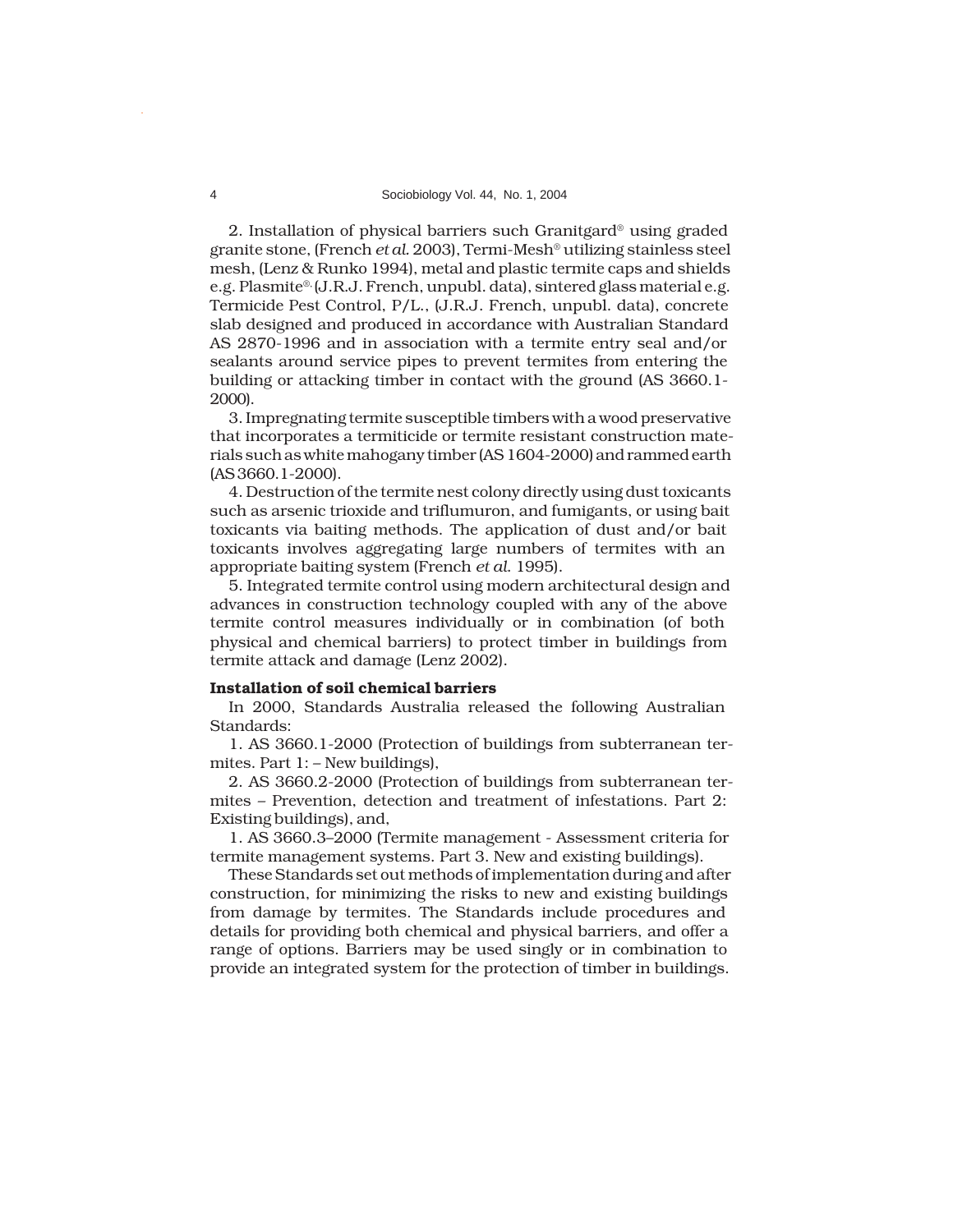The chemical soil barriers currently registered for use are the organophosphate, chlorpyrifos (Dursban™), the synthetic pyrethroid, bifenthrin (Biflex®), and the nicotinoid, imidacloprid (Premise®). Barrier treatments may be applied as full, under-slab treatments, and partial or perimeter treatments. Also, reticulation systems are permissible, using chemicals such as chlorpyrifos.

The phenyl pyrazole, fipronil (Termidor® Residual Termiticide), is currently in the "review stage" of the registration process. This chemical, and imidacloprid, are non-repellent liquid termiticides that have the property of acting as bait toxicants. That is, when applied to the exterior of a building, their effects extend inward and well beyond the exterior site of application (Potter & Hillery 2002). The wide application of large volumes of active ingredient (> 600 liters) around building poses environmental, health and safety issue. This was one of the reasons that the use of organochlorines in termite control was curtailed (Anon 1993a,b,c).

# **Installation of soil physical barriers**

Physical barriers, such as metal and plastic shields (Plasmite®), graded granite stone (Granitgard®) and stainless steel mesh (Termi-Mesh®) that are fitted under slab constructions, around pipes through slab constructions and in cavity wall areas, and around posts and poles supporting buildings, are designed to impede and discourage foraging termites entering into a building (AS 3660.1-2000). Though not so designated in the present Standards, Granitgard® has shown promise as a termite barrier. When retrofitted around test buildings in a field trial established at the Mallee Research Station at Walpeup, Victoria, it successfully prevented termite penetration for over five years (Ahmed & French 1997).

It must be emphasized that termites can bridge and breach barrier systems and that regular inspections of the building are necessary. While termites can build around and over both chemical and physical barriers, they or evidence of their presence can then be detected more readily during regular inspections.

# **Impregnating termite susceptible timbers with wood preservatives**

Australian Standard AS 1604-2000 (Timber-Preservative-Treated-Sawn and Round) specifies the preservative treatment levels required to protect timber from termite infestation in the three major hazard levels of timber performance. These are, interior above ground hazard level 2 (H2), exterior above ground hazard level 3 (H3), and exterior in ground contact hazard level  $4 \& 5$  (H4 and H5). Timbers may also be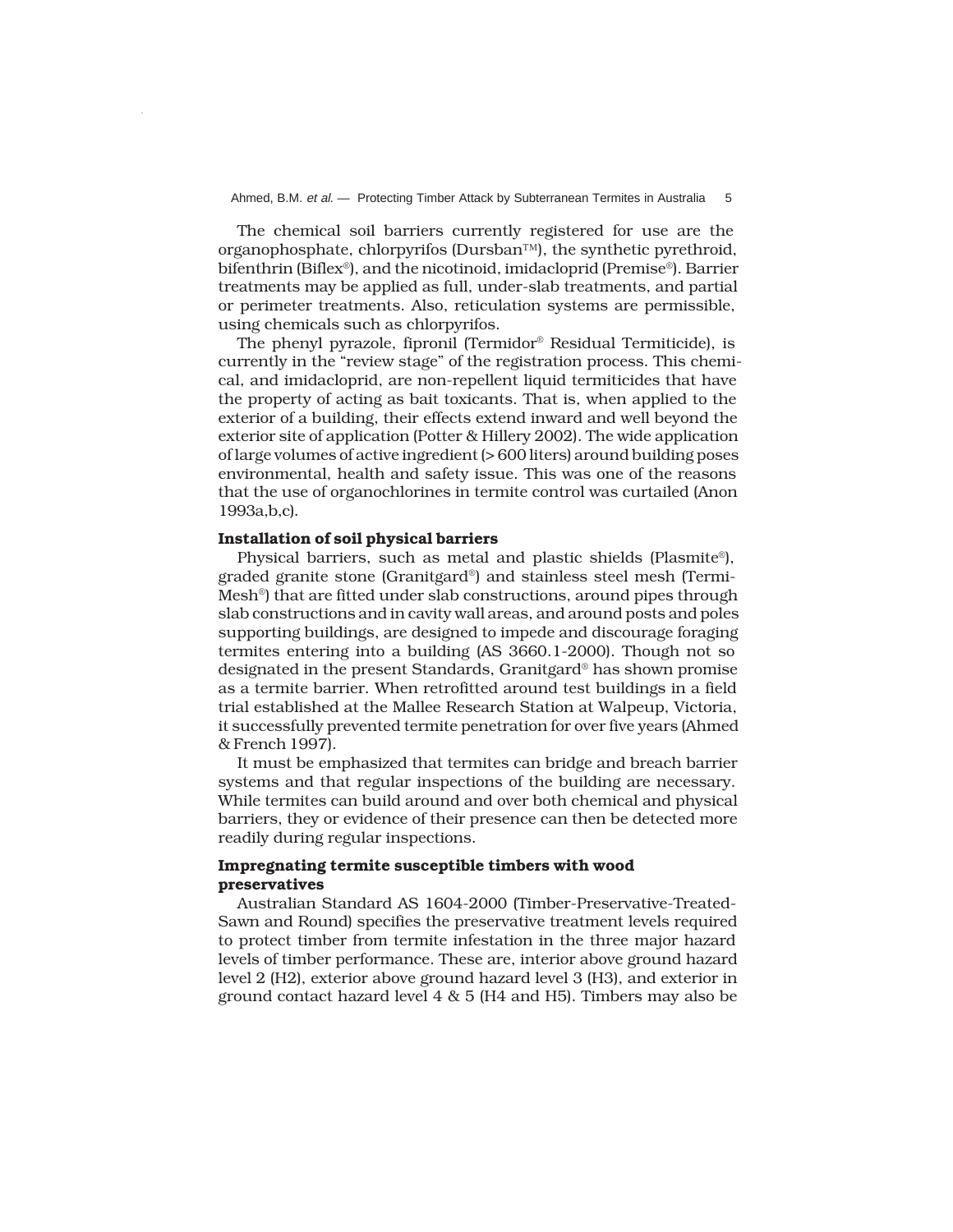protected against termites using remedial treatments. Borax and boric acid have been used for many years as active ingredients for wood preservatives because of their broad spectrum activity against a wide range of fungi and effectiveness against a number of wood destroying insects - Bateman *et al*. (1937), Cummins (1938,1939), Carr (1959), Cockroft & Levy (1973), Bunn (1975). Glycol borates, fused borate rods and pastes have also been found to be effective in arresting established decay - Baines & Levy (1979), Edlund *et al.* (1983), Dicker *et al.* (1983), Dietz & Schmidt (1987), Dirol (1988), Henningsson *et al*. 1989, Beauford & Morris (1986), Beauford (1990), Dickinson (1990). In recent years several novel copper boronaphthalene pastes and other diffusible copper-boron preservatives, that can treat both softwoods and hardwood, have been developed. The popularity of boron based preservatives arises from their ability to diffuse into many refractory species considered untreatable by pressure methods, their adaptability to treat a wide range of commodities, their low acute toxicity -  $LD_{50}$  values of 3,000-50000 mg/kg (rat), and their provision of an in-depth treatment reservoir of active ingredient which solubilizes and diffuses at moisture contents that can lead to colonization and decay of wood. However, the hazard level classes as proposed are more related to fungal activity than termite hazard levels. This needs to be rectified and termite standards established that tackle the problem of assessing criteria for termite management systems that reflect the termite hazard.

The use of naturally termite-resistant timbers (AS. 3660.1-2000) is mooted. However many of these species are difficult to obtain in any commercial quantity, and the different timber species listed have different levels of resistance to various species of termite. Over time, and with moisture and wood decay organisms present in or on timber, termites will eventually attack and damage nearly all known building construction timbers whether treated with preservative or not.

## **Destruction of termite nest colony**

There are two main approaches in termite nest destruction, depending on whether the nest is located or not.

If the nest colony is located:

Nests may be found outside buildings in above-ground mound colonies, in colonies within trees, in tree stumps, and in colonies in garden beds around buildings. Sometimes, nest and sub-nest colonies, may be found inside buildings, such as in the sub-floor area in buildings with suspended floor construction. In buildings with slab on ground construction, sub-nests may be located within cavity walls and in ceiling cavities. All these types of nests may be eradicated with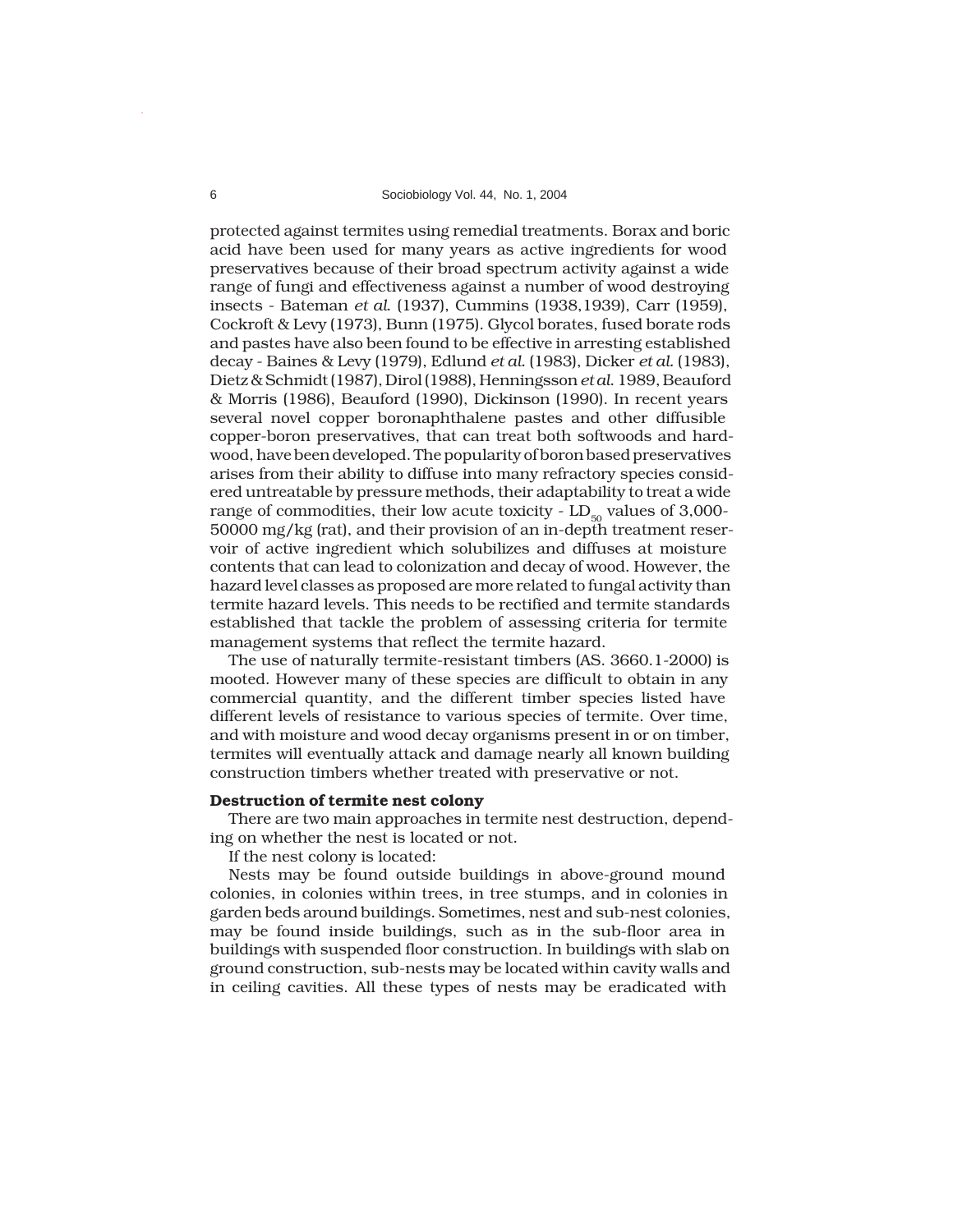arsenic trioxide, borates, chlorpyrifos, bifenthrin, imidacloprid, triflumuron (dust), fipronil (liquid or dust), a suitable gas fumigant or bait toxicants.

If the nest colony is not located:

When the nest cannot be located, then a monitoring-baiting system is required. On locating termite activity outside or inside the building, a suitable bait container (e.g., box, pipe, plastic container, wood block, etc.) needs to be placed alongside, or onto active termite galleries or sheltertubes in order to aggregate large numbers of foraging termites.

For example, the CSIRO-type bait box was developed for this purpose (French *et al.* 1995). When using this bait box system, the aggregated termites are removed from the bait box, dusted with an appropriate dust toxicant, and released back into the bait box. Both the untreated and treated termites rapidly move back into the gallery system of the colony network. Then, with trophallactic grooming and coming into contact with each other, the toxicant is spread throughout the colony, leading to its eventual collapse (French & Boschma 2000).

The insertion of bait toxicants, via application into or on suitable cellulosic substrates into the bait container is generally known as the "bait-block method of termite control" (Beard 1974). The bait toxicants act as delayed action stomach poisons with usually, minimum contact action. While bait toxicants have been used with success in Australia (French 1991, 1994), it is in North America that commercial bait products and programs have been developed most successfully. These systems are being offered by a growing number of chemical and professional pest control companies who offer both above- and belowground stations (Quarles 1995a,b, Potter 1999, Su & Scheffrahn 2000, Su 2002a,b). Compounds used include sulfluramid, and the insect growth regulators, diflubenzuron, hexaflumuron and **novaflumuron**, which are the active ingredients of Sentricon® *Termite Colony Elimination System* and Exterra baiting systems respectively. Each of these active ingredients are chitin synthesis inhibitors and kill by disrupting the molting process in termites (Potter 1999, Su & Scheffrahn 2000). The organochlorine, mirex (Paton & Miller 1980, French 1988), is still used under a special licence in Australia (Western Australia and the Northern Territory) against the Giant Northern Termite, *Mastotermes darwiniensis* that can attack horticultural crops such as mangoes and avocados.

# **Current termite control measures in Australia**

In Australia the termiticides presently registered for use in termite control by the National Registration Authority (NRA) are arsenic

**This is now Recruit III**™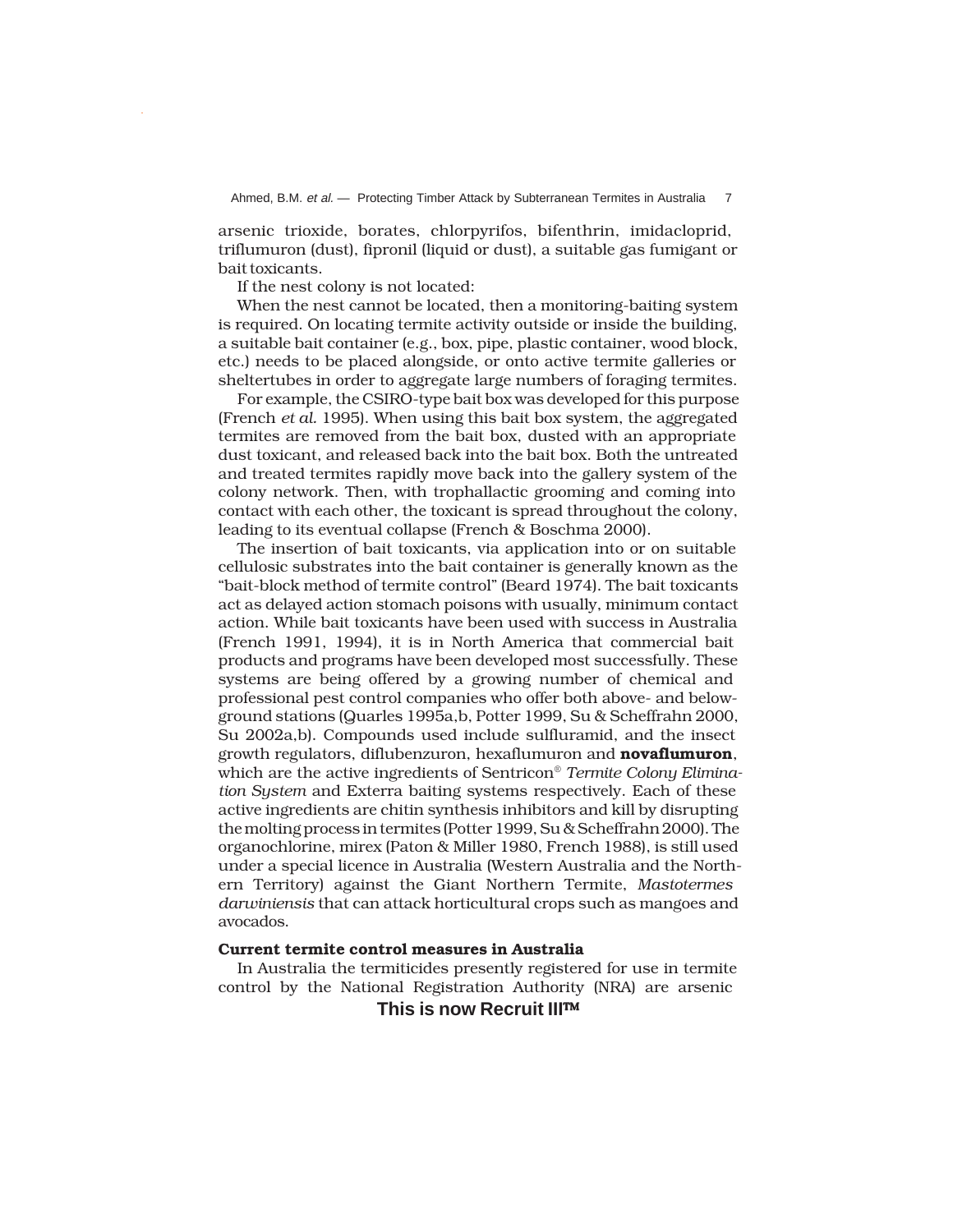trioxide, bifenthrin (Biflex®), chlorpyrifos (Dursban® and clones); deltamethrin impregnated into a polymer barrier (Kordon®), imidacloprid (Premise®), and triflumuron (Intrigue¢â Termite Dust). The phenyl pyrazole, fipronil (Termidor® Residual Termiticide) is currently being processed for registration as a soil termiticide and bait toxicant (Phil Morrow, pers. com.).

The term pre-treatment refers to complete or partial soil chemical barrier and physical barrier treatments for buildings under construction, while the term post-treatment refers to complete or partial treatments of existing buildings using a termite eradication method, either chemical or non-chemical. Both these terms refer in turn to Australian Standards AS 3660.1-2000 and AS 3660.2-2000.

The strategies available for termite control in Australia are in Table

Table 1: Current subterranean termite control practices used in Australia.

| Strategy        | Chemical/physical/ Application |             | New Building |           | Existing building |           |
|-----------------|--------------------------------|-------------|--------------|-----------|-------------------|-----------|
|                 | non chemical                   |             | full         | partial   | full              | partial   |
| <b>Barriers</b> | <b>Bifenthrin</b>              | sprayed     | $\ddot{}$    | $\ddot{}$ | $\ddot{}$         | $\ddot{}$ |
|                 | Chlorpyrifos                   | sprayed     | $\ddot{}$    | $\ddot{}$ | $\ddot{}$         | $\ddot{}$ |
|                 | Chlorpyrifos                   | reticulated | $\ddot{}$    | $\ddot{}$ | $\ddot{}$         | $+$       |
|                 | Premise <sup>®</sup>           | sprayed     | $\ddot{}$    | $\ddot{}$ | $\ddot{}$         | $\ddot{}$ |
|                 | Deltamethrin                   | Installed   | $\ddot{}$    | $\ddot{}$ | $+$               | $\ddot{}$ |
|                 | Granitgard <sup>®</sup>        | Installed   | $\ddot{}$    | $\ddot{}$ | <b>NA</b>         | $\ddot{}$ |
|                 | Termi-Mesh <sup>®</sup>        | Installed   | $\ddot{}$    | $\ddot{}$ | <b>NA</b>         | $\ddot{}$ |
|                 | Sintered glass                 | Installed   | $\ddot{}$    | $\ddot{}$ | <b>NA</b>         | $\ddot{}$ |
|                 | Plastic flange                 | Installed   | <b>NA</b>    | $\ddot{}$ | <b>NA</b>         | $\ddot{}$ |
|                 | Plasmite®                      | Installed   | <b>NA</b>    | $\ddot{}$ | <b>NA</b>         | $\ddot{}$ |
|                 | Metal shields                  | Installed   | <b>NA</b>    | $+$       | <b>NA</b>         | $\ddot{}$ |
| Wood            | <b>CCA</b>                     | Timber      | <b>NA</b>    | <b>NA</b> | <b>NA</b>         | <b>NA</b> |
| preservatives   | <b>Borates</b>                 | Timber      | <b>NA</b>    | $+$       | <b>NA</b>         | $\ddot{}$ |
|                 | <b>LOSP</b>                    | Timber      | $+$          | $+$       | <b>NA</b>         | $\ddot{}$ |
|                 | <b>PEC</b>                     | Timber      | <b>NA</b>    | <b>NA</b> | <b>NA</b>         | <b>NA</b> |
|                 | <b>PROCCA</b>                  | Timber      | <b>NA</b>    | <b>NA</b> | <b>NA</b>         | <b>NA</b> |
| Nest colony     | $As_2O_3$                      | dust        | <b>NA</b>    | <b>NA</b> | <b>NA</b>         | $\ddot{}$ |
| destruction     | <b>Borates</b>                 | bait        | <b>NA</b>    | <b>NA</b> | $+$               | $\ddot{}$ |
|                 | IGR's                          | bait        | <b>NA</b>    | <b>NA</b> | <b>NA</b>         | $\ddot{}$ |
|                 | <b>Mirex</b>                   | bait        | <b>NA</b>    | <b>NA</b> | <b>NA</b>         | $+$       |
|                 | Triflumuron                    | dust        | <b>NA</b>    | <b>NA</b> | <b>NA</b>         | $\ddot{}$ |
|                 | Fumigant                       | gas         | <b>NA</b>    | <b>NA</b> | <b>NA</b>         | $\ddot{}$ |
|                 | OP or SP                       | spray       | <b>NA</b>    | <b>NA</b> | <b>NA</b>         | $\ddot{}$ |

**Key**: As<sub>2</sub>O<sub>3</sub> = Arsenic trioxide; CCA = Copper chromium and arsenic; IGR = Insect growth regulators (e.g., chlorfluazuron, diflubenzuron, hexaflumuron; hydramethylnon; imidacloprid,); LOSP = Light organic solvent preservative; NA = Not applicable; + = applicable; OP = organophosphate (chlorpyrifos); PEC = Pigmented emulsified creosote; Premise® = Imidacloprid; PROCCA = Oil based copper chromium arsenic.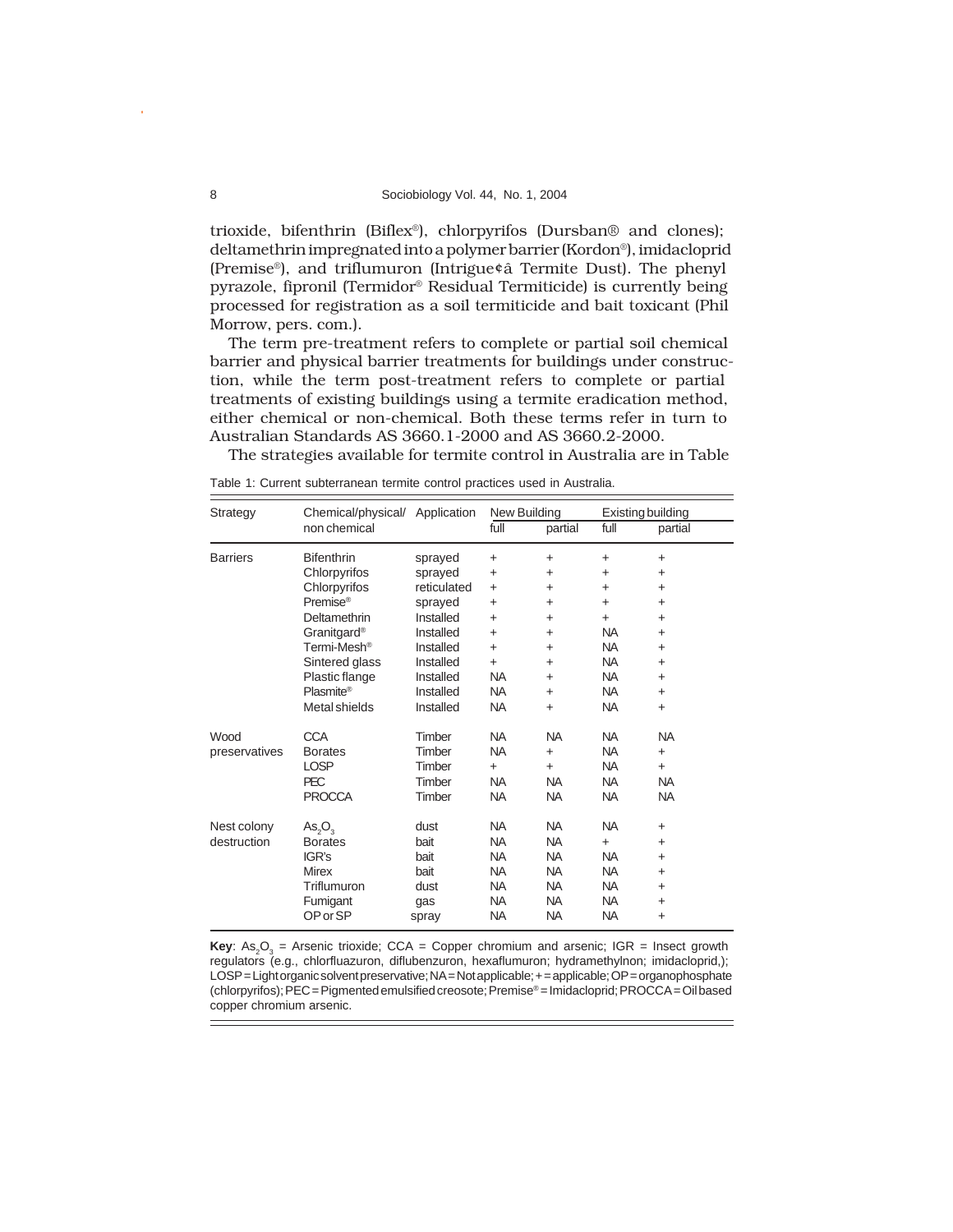Ahmed, B.M. et al. - Protecting Timber Attack by Subterranean Termites in Australia 9

1.

# DISCUSSION AND CONCLUSION

An overview of termite control measures in Australia and future research and control methods was presented by French and Ahmed (2002) at the National Termite Workshop held in April 2002 and sponsored by FWPRDC and University of Melbourne. Information presented at this workshop indicated that in Australia, the cost of termite attack and damage to timber in service has risen from an estimated \$100 million annually in 1985 (French 1986) to an estimated \$780 million (Caulfield 2002). Also, over this period we have seen an increase in the growth of human populations, which has given rise to an increase in the production and use of structural timbers that are susceptible to termite attack and damage. Thus, termite damage will be expected to increase, as will the need to protect timber in service from these insects. Any future developments in new termite control technologies will need to combine physical and chemical strategies (French 1994).

# **Remedial treatments**

# **Detection systems**

Professional pest control operators are taught a variety of skills by which to detect the presence of termite activity and damage within and around buildings. These range from visual inspections in accessible parts of buildings, using tapping and probing instruments, to moisture meters (e.g., Tramex®) and acoustical emission devices (e.g., Termitrac®). However, there is a need to research cost effective, hand-held devices that will detect termite presence through a combination of properties such as heat, moisture, movement and sound characteristic of the alarm noises used by the major economic termite pest species.

## **Dust toxicants**

The direct injection of dust toxicants into active termite workings exploits the habit of grooming, trophallactic behavior, and the process of direct contact by members of a colony. Arsenic trioxide has been used in Australia for several decades and is the only dust toxicant mentioned by name in the Australian Standard AS 3660.2-2000. However, permethrin dust has been recommended for termite nest colonies in trees and above-ground mounds (Gerozisis & Hadlington 1995), and more recently, triflumuron (Intrigue¢â Termite dust) has been registered as a termite dust toxicant.

While not registered as a dust toxicant, fipronil (Termidor® Residual Termiticide) has proved an excellent dust termiticide, even at concen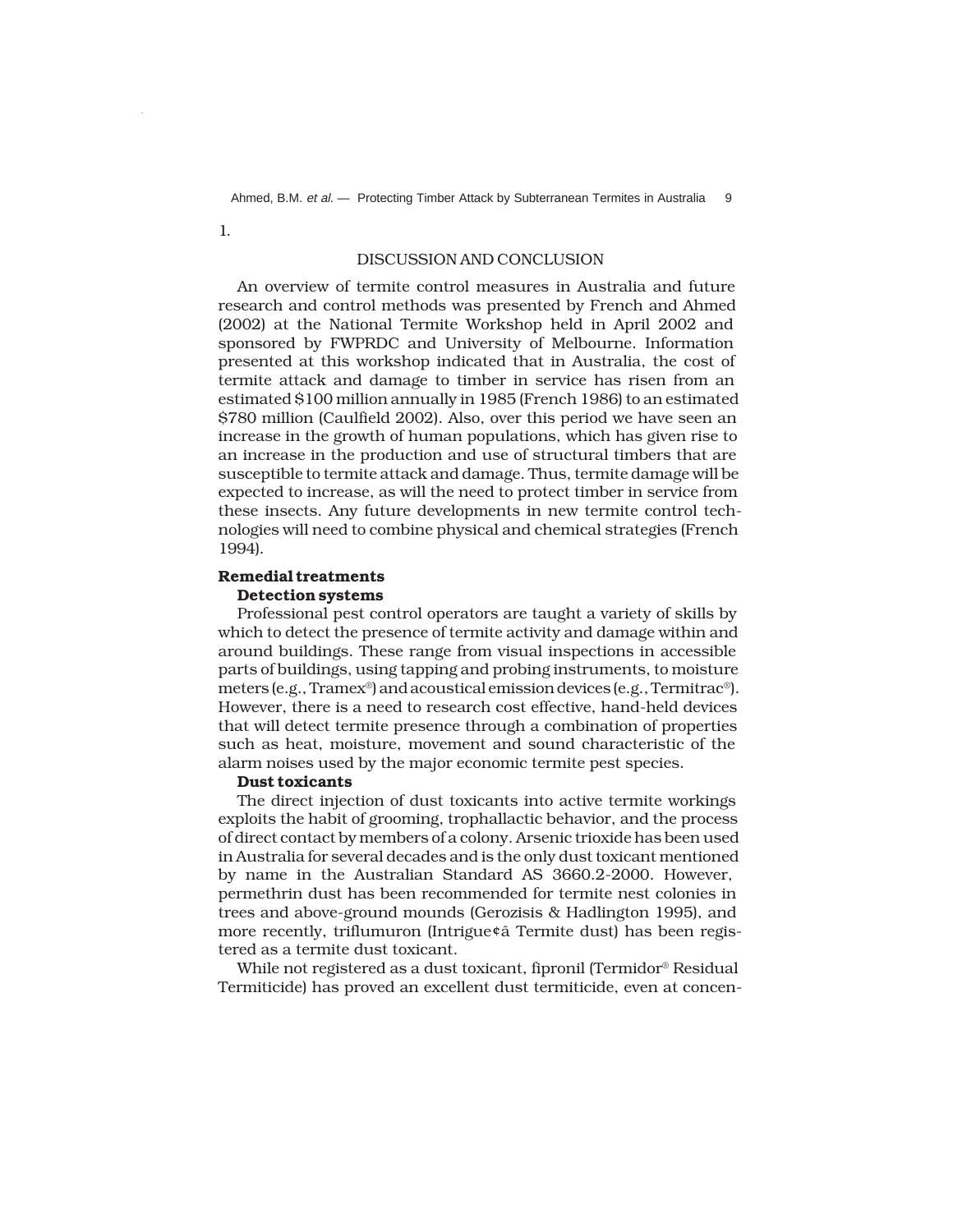trations of 0.5% w/w (J.R.J. French, unpubl. data).

## **Bait systems**

In recent times, a rapid introduction into the pest control industry of bait monitoring stations has occurred (e.g., Sentricon Colony Elimination system, Dow AgroSciences LLC; and Exterra, Ensystex Inc.; Su *et al.* 2001), partly in response to the loss of the use of organochlorines in termite control, and partly from the need to have more 'environmentally friendly' control measures. In the United States of America, a case has been made for the use of termite monitoring-baiting systems for longterm structural protection (Grace & Su 2001). However, to date, this approach has not been critically examined by termite researchers in Australia. Our experience suggests that such baiting systems are more practical as remedial treatments rather than preventative treatments.

# **Biological control**

There has been limited research on biological control in termite strategies compared with research into bait, dust and liquid termiticides. The reasons may be as much political as they are scientific. Suffice it to say that the variation in virulence of the pathogens used including nematodes (e.g. *Heterorhabditis* sp.) and entomophagus fungi (e.g. *Metarhizium anisopliae* and *Beauveria bassiana*) is a main impediment. It seems that the pest control industry requires treatments that have a longer shelf-life than these biological agents. Environmental factors, such as temperature, moisture, seasonality and handling techniques seem to contribute to a reduction in virulence.

The "Trojan Termite" technique was proposed to capitalise on behavior such as colony aggression and grooming in order to distribute a toxin in a suitable form throughout an active termite colony (French 1991). Large numbers of *Coptotermes lacteus* were collected from above-ground mounds in the Boola Boola State Forest, central Gippsland, and transported to Melbourne (125 km). On locating active infestations of *C. acinaciformis* in Melbourne, the field collected *C. lacteus* individuals were coated with a fine dust of arsenic trioxide, and then released into the active workings of *C. acinaciformis*. The ensuing aggressive behavior when these two species were mixed spread the toxin throughout the colony, leading to its eventual demise. Again, this technique is probably too complex and costly for it's adoption on a national scale. But there are localized situations in which such a technique can be effective.

## **Preventative treatments methods Chemical barriers**

Notwithstanding the banning of the organochlorine insecticides for use in termite control as of June 1995 in most states of Australia, soil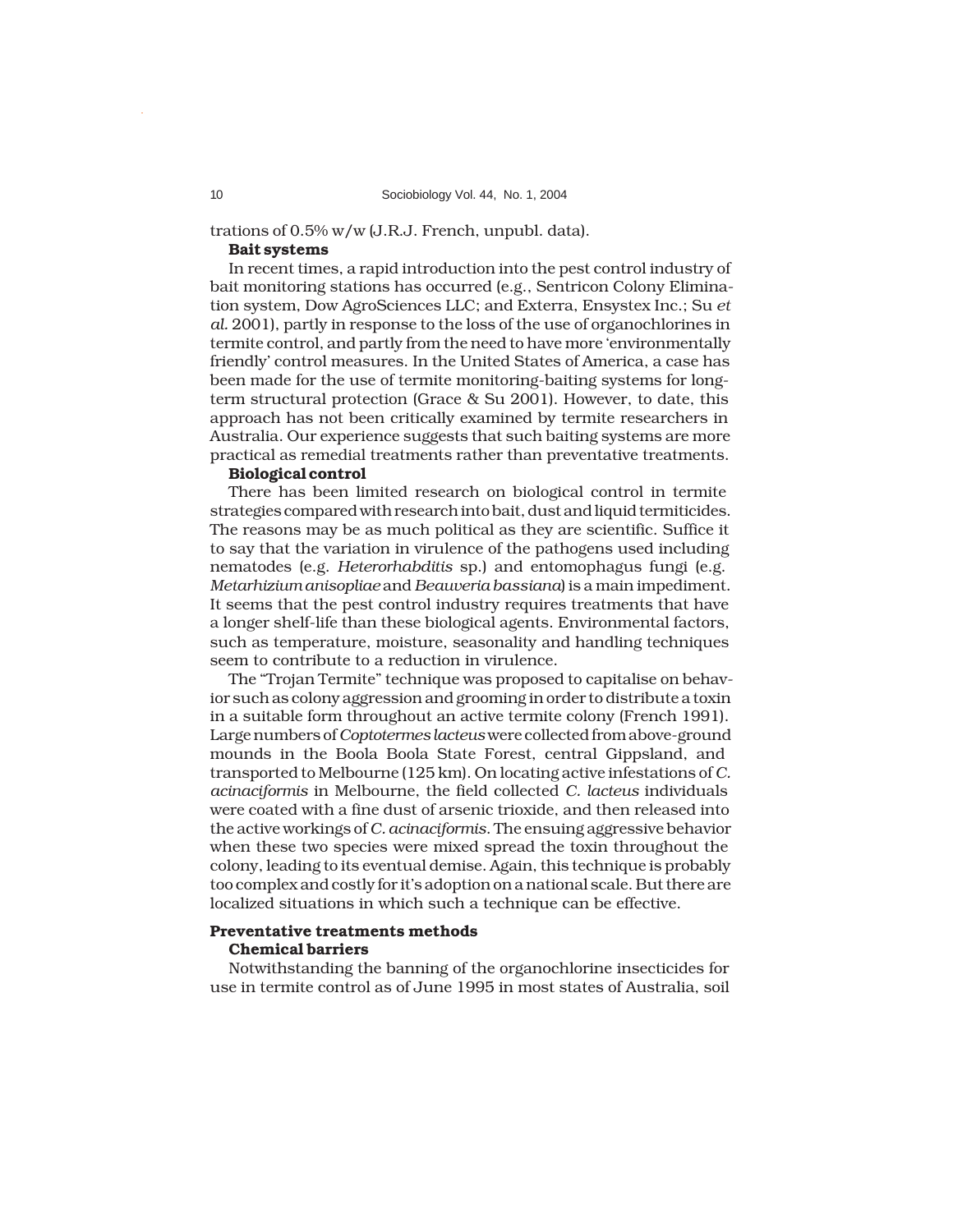termiticide applications will continue because of their mandatory use in new and existing buildings as promulgated in the Australian Standard AS 3660.1-2000 and 3660.2-2000. Liquid termiticides will also continue to play a vital role in remedial treatments in and around new and existing buildings.

The new generation of termiticides (e.g. Termidor® Residual Termiticide, and Premise®, Potter & Hillery 2002) will have properties and characteristics vastly different from the chemicals previously used as termiticides in the 'organochlorine-era'. Thus, innovative, flexible and performance based evaluative methods are required to screen potential termiticides that may act as soil barrier, bait, dust, contact toxicants or repellent (Ahmed *et al.* 1997b). Already in the market place are various liquid products (e.g., biflex, chlorpyrifos, Kordon®) for application as horizontal and vertical soil barriers and the active ingredients may be used in reticulation systems installed under and in slab on ground constructions.

The above termite control technologies depend on a sound understanding of termite biology, foraging and feeding behavior, nutritional physiology, ecology and environmental factors. Research has been lacking, in the past, on termite nesting, reproduction, distribution and success as pests as well as foraging and feeding behavior. Recently in Australia and USA, research has focussed on termite baiting and markrecapture release technique for estimating termite population size (Evans *et al.* 1999). This research would bring about understanding of termite colony population and distribution territory. Also, this study has indicated that relatively little is understood about many aspects of termite life. There are specific areas that need special focus in the near future. The division of labor and adaptability to a wide range of climatic zones in *Coptotermes* species needs to be better defined and understood. Termite nesting site choices need further research. Influences on foraging and feeding patterns are an area of study because of the direct effect on timber-in-service. Research is also continuing on termite attractants, and resistant and repellents properties of wood extracts promise to allow some control of termite foraging patterns in the future.

## **Physical barriers**

Research into better physical barriers and building design is essential in the process of "building-out termites". These new areas of research will become stronger and produce more varied approaches to termite control. At present, there are several physical barriers in the market place, such as Granitgard®, Plasmite®, Termi-Mesh® and sintered glass material.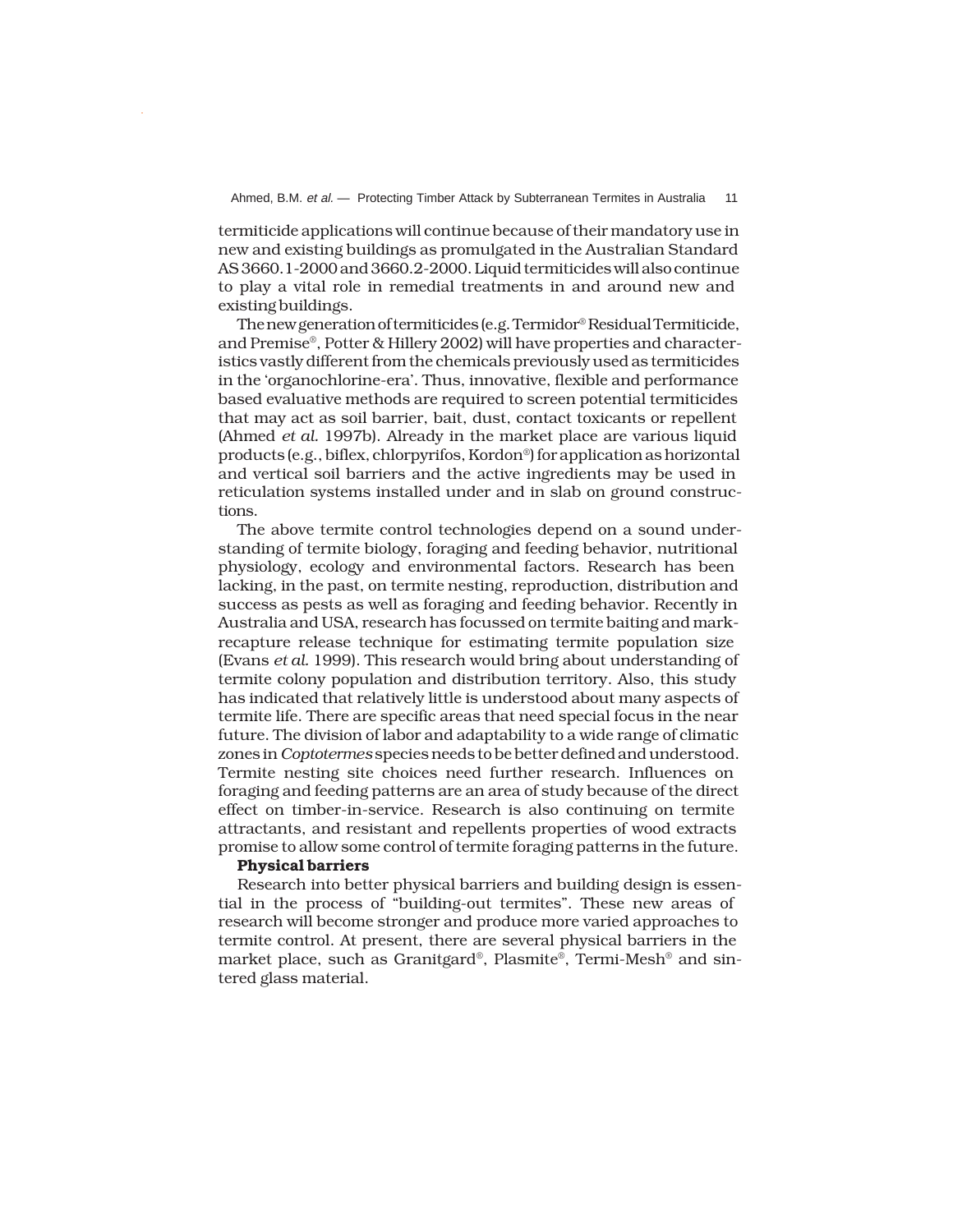## 12 Sociobiology Vol. 44, No. 1, 2004

Furthermore, physical barrier methods will need to be coupled with chemical systems. Combining physical barriers, bait and dust toxicants will offer the community options, other than the continued solereliance on a chemical approach to termite control (French 1994).

But whatever the type of physical barrier, bait or dust toxicant used in future, there is always the need to keep the "consumer" informed about environmentally sound integrated termite pest management. That may mean both industry and the public paying more for the costs of termite management information and services that have been offered in the past free, or relatively so, by government organizations. Judging from the current trend in Federal and State Government funding for termite research, one could not be blamed for assuming a pessimistic attitude with respect to continuity of funding and research in that area.

# **IPM approach**

Suggestions are offered for the pest control industry, government and people to pursue and engage in an integrated pest management (IPM) approach to termite control based on sound ecological parameters and social priorities (French 1991, Su 2002). These include adopting a mix of alternative strategies as mentioned above, plus planning to ensure continuous funding for R&D and training and education programs necessary to supply 'termite expertise' in the future.

Combined studies such as the "whole-of-house termite protection" approach accelerate progress, as questions raised by results from one methodology lead to further experiments by a different methodology. Thus, the greater use of multiple methodologies in an integrated research strategy can prove valuable in termite research. Currently, it would be prudent to undertake further studies on an integrated termite management approach which incorporates building design techniques, non-destructive detection methods for locating termites in inaccessible areas of buildings, physical and chemical termite barriers in conjunction with environmentally approved wood preservatives, preservative carriers and registered soil chemical barriers.

## ACKNOWLEDGMENTS

The authors are indebted to the Forest and Wood Products Research and Development Corporation (Australia), and Cart Holt Harvey for their collaboration and generous funding for the work report in this paper.

## **REFERENCES**

Ahmed, B. & J.R.J. French 1997. Termite physical barriers: update on retrofitting Granitgard around 'mock-up' buildings after five years. 28<sup>th</sup> IRG Meeting, Whistler, B.C., Canada. Doc. IRG/WP/97-10226. pp. 6.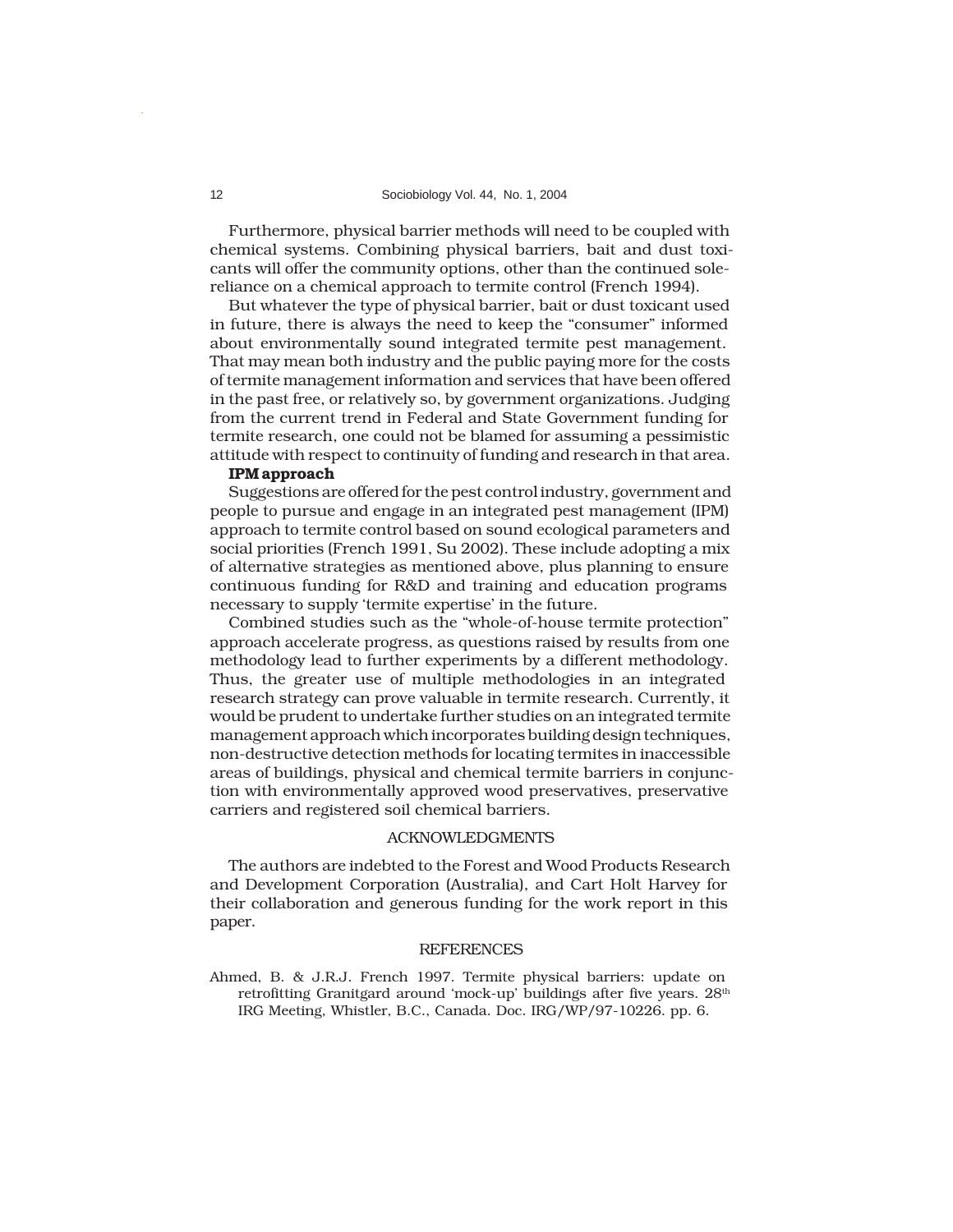- Ahmed, B., J.R.J. French, P. Kwint, & G. Webb 1997. Laboratory evaluation of fipronil (a phenyl pyrazole) as a candidate termiticide in the protection of wood against the subterranean termite, *Coptotermes acinaciformis* (Froggatt) Rhinotermitidae. 28<sup>th</sup> IRG Meeting, Whistler, B.C., Canada, Doc. IRG/ WP/97-10225, pp.7.
- Ahmed, B., French, J.R.J. & P. Vinden 2000. Protection of simulated wooden houses against *Coptotermes acinaciformis* (Froggatt) (Isoptera: Rhinotermitidae) in an accelerated field simulator. Mat. und Organismen 33: 289-318.
- Anonymous 1993a. Cyclodiene insecticide use in Australia. Report prepared by the National Health and Medical Research Council's working party on cyclodiene insecticides. Common. Govt. Printer, Canberra, pp. 255.
- Anonymous 1993b. Submission to the NRA Inquiry into the continued use of the organochlorine insecticides for termite control. Prepared by the CSIRO Institute of Plant Production and Processing, pp. 14.
- Anonymous 1993c. Transcript of proceedings. National Registration Authority for Agricultural and Veterinary chemicals. Inquiry into the continued use of the organochlorine insecticides for termite control. Wednesday, 8 September, 1993. pp. 258.
- Australian Standard AS 1604 2000. Australian Standard: Preservative treated - Sawn and round. Standards Association of Australia, Homebush, NSW.
- Australian Standard AS 2870 1996. Residential slabs and footings construction. Standards Association of Australia, Homebush, NSW.
- Australian Standard AS 3660.1 2000. Protection of buildings from subterranean termites. Part 1: New buildings. Australian Standard AS 3660.1. Standards Association of Australia, Homebush, NSW.
- Australian Standard AS 3660.2 2000. Protection of buildings from subterranean termites - Prevention, detection and treatment of infestations. Part 2: Existing buildings. Australian Standard AS 3660.2. Standards Association of Australia, Homebush, NSW.
- Australian Standard AS 3660.3 2000. Termite management Assessment criteria for termite management systems. Part 3: New and existing buildings. Australian Standard AS 3660.3. Standards Association of Australia, Homebush, NSW.
- Baines, E.F. & J.F. Levy 1979. "Movement of Water through Wood" Journal of the Institute of Wood-Science, 8(3), 109-113.
- Bateman, E & R.H. Baechler 1937. Some toxicity data and their practical significance. Proc. Ann. Meeting, AWPA, 33: 91-104.
- Beard, R.L. 1974. Termite biology and bait-block method of control. Conn. Agric. Exp. Stn. Bull. 748. pp. 19.
- Beauford, W. 1990. "In situ and Supplementary Treatments using Solid Water Diffusible Preservatives" in The Chemistry of Wood Preservation. Proc. Royal Chem. Soc.
- Beauford, W. & P.I. Morris 1986. "A new approach to the maintenance of wooden railway sleepers", The Inter. Res. Group on Wood Preserv. Doc. No. IRG / WP / 3392.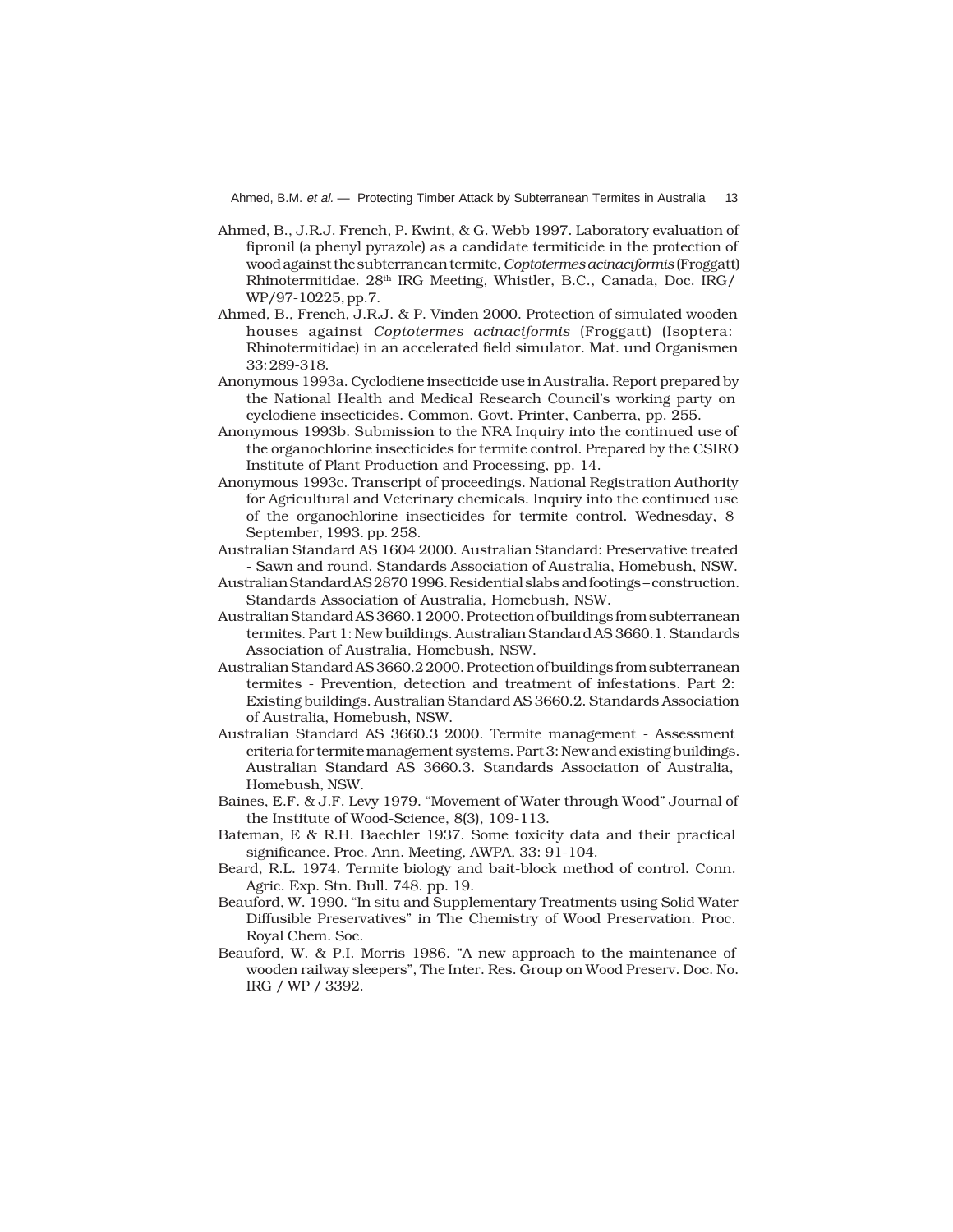- Bunn, R. 1974. Boron compounds in timber preservation. New Zealand Forest Service. Technical Paper No. 60: 112.
- Carr, D.R. 1959. Boron as wood preservative. Record of the Annual Convention of the British Wood Preserving Association.
- Caulfield, R. 2002. Termite problem from an architectural perspective. In Asumadu, K. (Ed). Smarter design and construction of buildings. Proc. National Termite Workshop. Melbourne, 17 April 2002.
- Cockcroft, R. & J.F. Levy, 1973. Bibliography on the use of born compounds in the preservation of wood. Journal Institute of Wood-Science, 6(33): 28-37.
- Cummins, J.E., 1938. Recommendations for the commercial treatment of green veneer to render it immune from the attack of powder post borer (*Lyctus brunneus* Stephens) by impregnation with boric acid. Aust. Timber Journal, 4: 661-667.
- Cummins, J.E., 1939. The preservation of timber against the attacks of the powder Post borer (*Lyctus brunneus* Stephens) by impregnation with boric acid. Journal Coun. Scient. Ind. Res. Aust. 12: 30-49.
- Dickinson, D.J. (1990). Remedial Treatment: in-situ treatments and treatments of historical structures, pp. 87-90. *In:* Proceedings 47355, First International Research Group on Wood Preservation, Stockholm, Sweden.
- Dicker, P.E., M-L. Edlund, Henningsson, B., & A. Kaarik (1983) "A chemical and mycological evaluation of fused borate rods and a borate / glycol solution for remedial treatment of window joinery". The International Research Group on Wood Preservation Doc. No. IRG / WP / 3225
- Dietz, M.G., & E.L. Schmidt 1987. Borate rods as an on-site remedial treatment for control of decay in wood decks. Journal of the Minnesota Academy of Science, Vol 53(2), pp. 26.
- Dirol, D. 1988. Borate diffusion in wood from rods and liquid product application to laminated beams. In The 19th Annual Meeting of the International Research Group on Wood Preservation. Spain - Madrid. 11 pp.
- Edlund, M.L., B. Henningsson, A. Kaarik, & E. Dicker 1983. A chemical and mycological evaluation of fused borate rods and borate/glycol solution for remedial treatment of window joinery. Doc. No. IRG/WP/3225. Intl. Res. Group on Wood Pres., Australia 36 pp.
- Evans, T.A., M. Lenz, & P.V. Gleeson 1999. Estimating population size and forager movement in a tropical subterranean termite (Isoptera: Rhinotermitidae). Environmental Entomology 28: 823-830.
- French, J.R.J. 1986. Termites and their economic importance in Australia. *In*: Vinson, S.B., Ed. Economic impact and control of social insects. New York: Praeger; 103-129.
- French, J.R.J. 1988. Justification for use of mirex in termite control. 19th International Research Group on Wood Preservation annual meeting, Madrid, Spain, Doc. IRG/WP/1346.
- French, J.R.J. 1991. Baits and foraging behaviour of Australian species of *Coptotermes*. Sociobiology 19:171-186.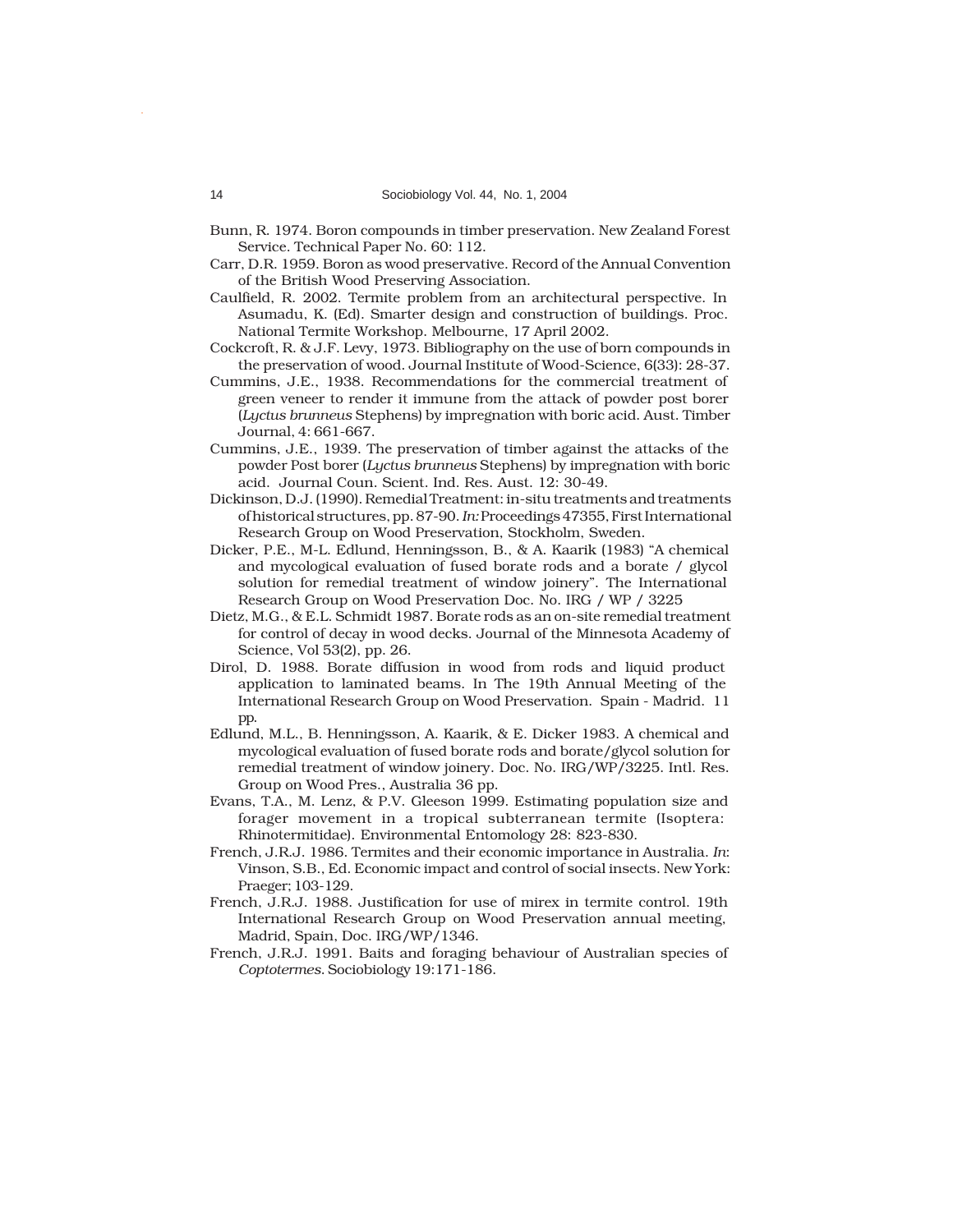Ahmed, B.M. et al. - Protecting Timber Attack by Subterranean Termites in Australia 15

- French, J.R.J. 1994. Combining physical barriers bait and dust toxicants in future strategies for subterranean termite control (Isoptera). Sociobiology 24: 77-91.
- French, J.R.J. & B. Ahmed 2002. Overview of subterranean termite control measures in Australia: Discussion of future research and control methods. Prepared for proceedings of national termite workshop, Hilton Melbourne Airport, 17 April, 2002. A report for the Forest Wood Products Research and Development Corporation, Melbourne.
- French, J.R.J., A. Ahmed, & D. Ewart 1995. Bait box technique for remedial subterranean termite control. 26th International Research Group on Wood Preservation annual meeting, Helsingor, Denmark, Doc. No. IRG/ WP/95-10115, pp. 14.
- French, J.R.J., B. Ahmed & A. Trajstman 2003. Laboratory and field evaluation of granite aggregate as a physical barrier against subterranean termites of the genus *Coptotermes*. Sociobiology 42 (1): 129-149.
- French, J.R.J. & T. Boschma 2000. Controlling *Coptotermes* (Isoptera: Rhinotermitidae) infestations in buildings with bait boxes.  $31<sup>st</sup> IRG$ Meeting, Kona, Hawaii, USA, Doc. IRG/WP/00-10372, pp.11.
- Gerozisis, J. & P. Hadlington 1995. Urban pest control in Australia. UNSW Press, Sydney, pp. 294.
- Grace, J.K. & N.-Y. Su 2001. Evidence supporting the use of termite baiting systems for long-term structural protection (Isoptera). Sociobiology 37: 301-310.
- Henningsson, B., H. Friis-Hansen, A. Kaarik, & M. L. Edlund 1989. Remedial ground-line treatment of CCA poles in service. A final report after 60 months' testing. Doc. No. IRG/WP/3554. Intl. Res. Group on Wood Pres. Stockholm, Sweden.
- Lenz, M. 2002. Termite problem species and management of termite problems in Australia. Sociobiology: 40: 11-12.
- Lenz, M. & S. Runko 1994. Protection of buildings, other structures and materials in ground contact from attack by subterranean termites (Isoptera) with a physical barrier – a fine mesh of high grade stainless steel. Sociobiology 24: 1 - 16.
- Lenz, M., J.A.L. Watson, & R.A. Barrett 1988. Australian efficacy data for chemicals used in soil barriers against subterranean termites. Canberra, Australia: CSIRO, Division of Entomology, Tech. Paper No. 27.
- Lenz, M., J.A.L. Watson, R.A. Barrett, & S. Runko 1990. The effectiveness of insecticidal soil barriers against subterranean termites in Australia. Sociobiology. 17: 9 – 36.
- Olkowski, H. 1980. What is IPM? Urban ecosystem management. IPM Practitioner  $2: 2 - 4.$
- Paton, R. & L. Miller 1980. Control of *Mastotermes darwiniensis* Froggatt (Isoptera: Mastotermitidae) with mirex baits. Aus. For. Res.10: 249-258.
- Potter, M.F. 1999. The changing face of termite control. Pest Control Tech. Feb. pp. 6.